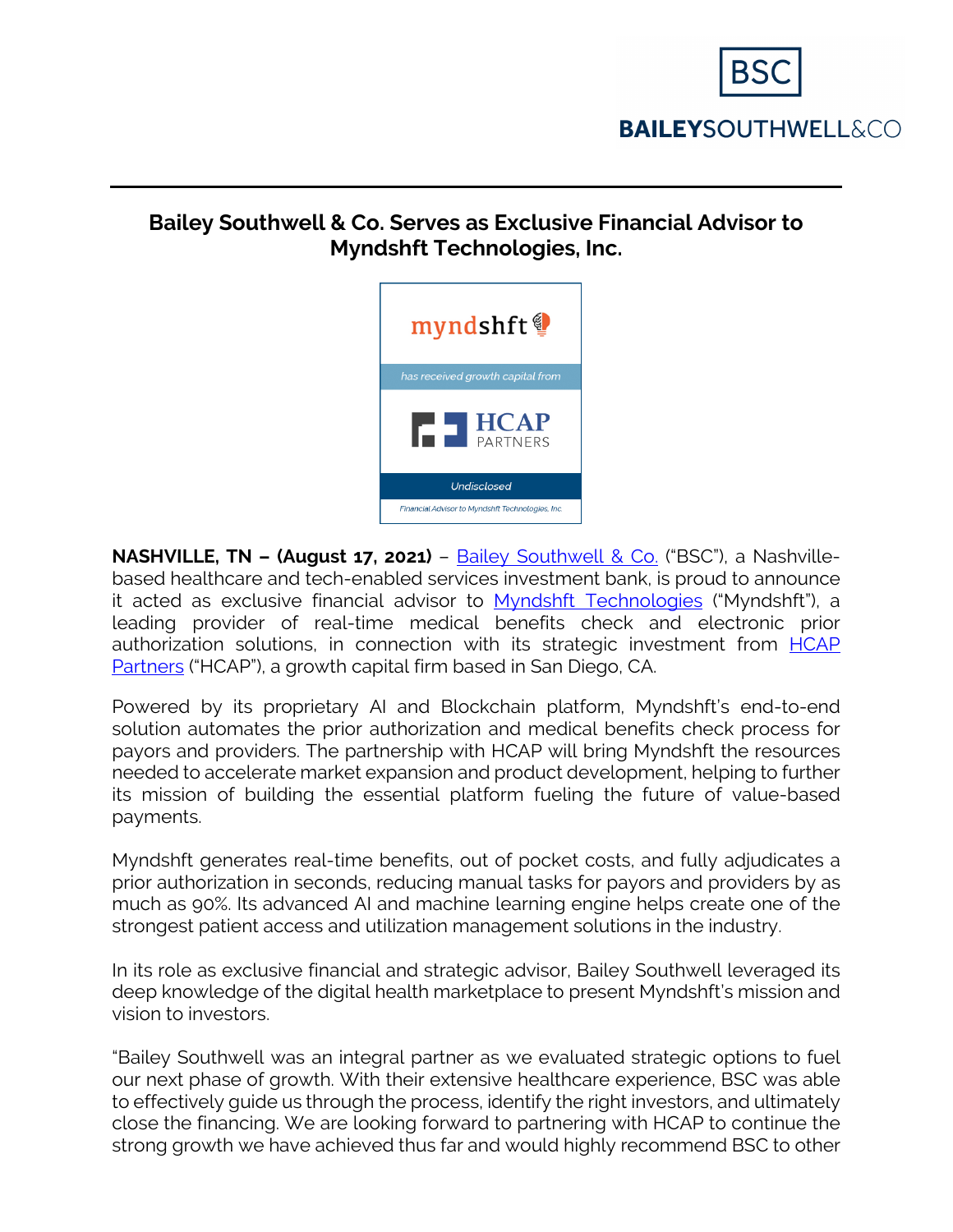

## **BAILEYSOUTHWELL&CO**

digital health companies that are seeking to do the same" commented Ron Wince, Founder & CEO of Myndshft.

#### **ABOUT BAILEY SOUTHWELL & CO.**

Headquartered in Nashville, Tennessee, Bailey Southwell & Co. is a partner-owned investment bank focused on middle-market healthcare and tech-enabled services businesses. We provide customized M&A advisory solutions for middlemarket change of control transactions and growth capital raises. Since our founding in 2005, our senior bankers have closed over 200 transactions representing more than \$17B in value. We also manage BSC Capital Partners, a co-investment fund supporting high-growth healthcare and technology companies with flexible capital and strategic insights to accelerate growth. View our website for further information: [www.baileysouthwell.com.](http://www.baileysouthwell.com/)

#### **ABOUT MYNDSHFT TECHNOLOGIES**

Myndshft's software-as-a-service automates and simplifies time-consuming healthcare administrative tasks associated with prior authorization, eligibility and benefits verification, and patient financial responsibility, freeing providers and payers to concentrate more fully on patient care. Myndshft was founded in 2018, and works with leading providers, payers, and health information exchanges. For more information, visit [www.myndshft.com.](http://www.myndshft.com/)

#### **ABOUT HCAP PARTNERS**

HCAP Partners was founded in 2000 and is a provider of mezzanine debt and private equity for underserved, lower-middle market companies throughout California and the Western United States. The firm seeks to invest \$2 million to \$15 million in established businesses generating between \$10 million and \$100 million in revenues in the healthcare, software, services, and manufacturing industries. HCAP Partners has invested in over 50 companies since its founding and through ongoing, active engagement with portfolio companies provides value-added resources to help optimize performance and increase enterprise value. The firm has been recognized as an ImpactAssets 50 fund eight years running and, through its Gainful Jobs Approach™, works to facilitate a positive impact on underserved businesses, their employees, and their communities through active portfolio engagement. For more information, please visit [www.hcapllc.com.](http://www.hcapllc.com/)